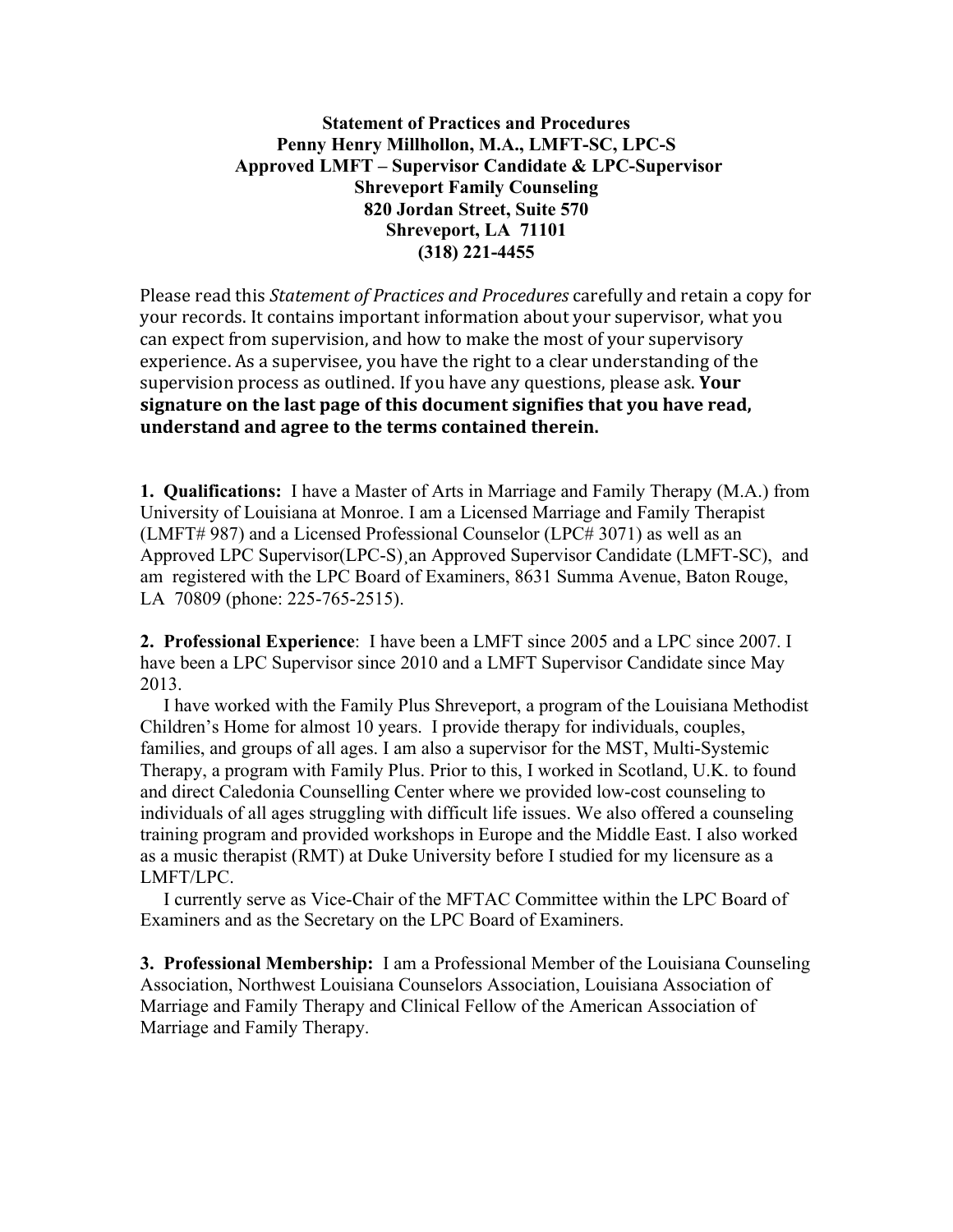**4. Theoretical Orientation in Therapy**: I specialize in working with individuals, couples, and families with issues related to parent-child discord, relational stress, as well as life and transitional issues. When working with individuals, I prefer to include family members to gain a larger systemic perspective in order to enlarge the client' story. My theoretical orientation in therapy does have an integrative approach and consistently incorporates a collaborative and solution-focused approach whereby the client's strengths are drawn out into the open and nurtured into effective 'self-interventions'. The relationship built in the therapeutic session varies with each client and in each session depending on the client's needs. I approach my therapeutic opportunities through an ecosystemic perspective using a solution-focused, collaborative, strategic, and structural theories. I also have training in Eye Movement Desensitization and Reprocessing (EMDR), and am a qualified Music Therapist.

**5. Theoretical Orientation in Supervision**: I approach supervision using some of the same therapeutic theories. I use the strengths of the supervisee to understand how to find success with a client. It is important to hear the "story" brought into supervision by the supervisee as it offers opportunity to explore helpful approaches in which to help the supervisee's clients. I believe in discovering the resources and expertise within the Supervisee and expand this into their therapy. Since the supervisee is still in a learning process during the post-graduate internship phase, it is also important at times to incorporate a didactic process to further educate and introduce the supervisee to new ideas related to therapy.

. **6. Supervision Expectations:** The relationship between supervisor and supervisee is intended to facilitate the accomplishment of two goals. One is the education, training, and personal development of the Intern therapist. The other is the overseeing of service delivery to the client to ensure that the therapy process is ethical and of the highest quality possible. It is the task of the supervisor to maximize *both* of these aspects of the Intern/client/supervisor system and keep them "flowing in harmony" with each other.

**7. The Professional Development Of The Intern:** To facilitate this aspect of the Intern/client/supervisor system, the supervisor encourages and challenges the Intern to assume an explorative, "experimental" posture. The supervisor seeks a complimentary posture of facilitator, consultant, encourager, educator, and "coach." In this dimension, the Intern is the consumer. The focus is on maximizing the Intern's learning experience by providing him or her with meaningful feedback about his or her weaknesses as well as strengths as a therapist. "Mistakes" are seen as an opportunity for the Intern's growth and learning. The Intern's therapeutic relationship with his or her clients is a "tool" in assisting the Intern to develop skill and confidence as a therapist.

**8. Professional Service Delivery to The Client:** In this dimension, the supervisor facilitates a relationship of "accountability" between the Intern and the client. The Intern assumes the posture of professional therapist, responsible for the ethical and effective delivery of services to the client.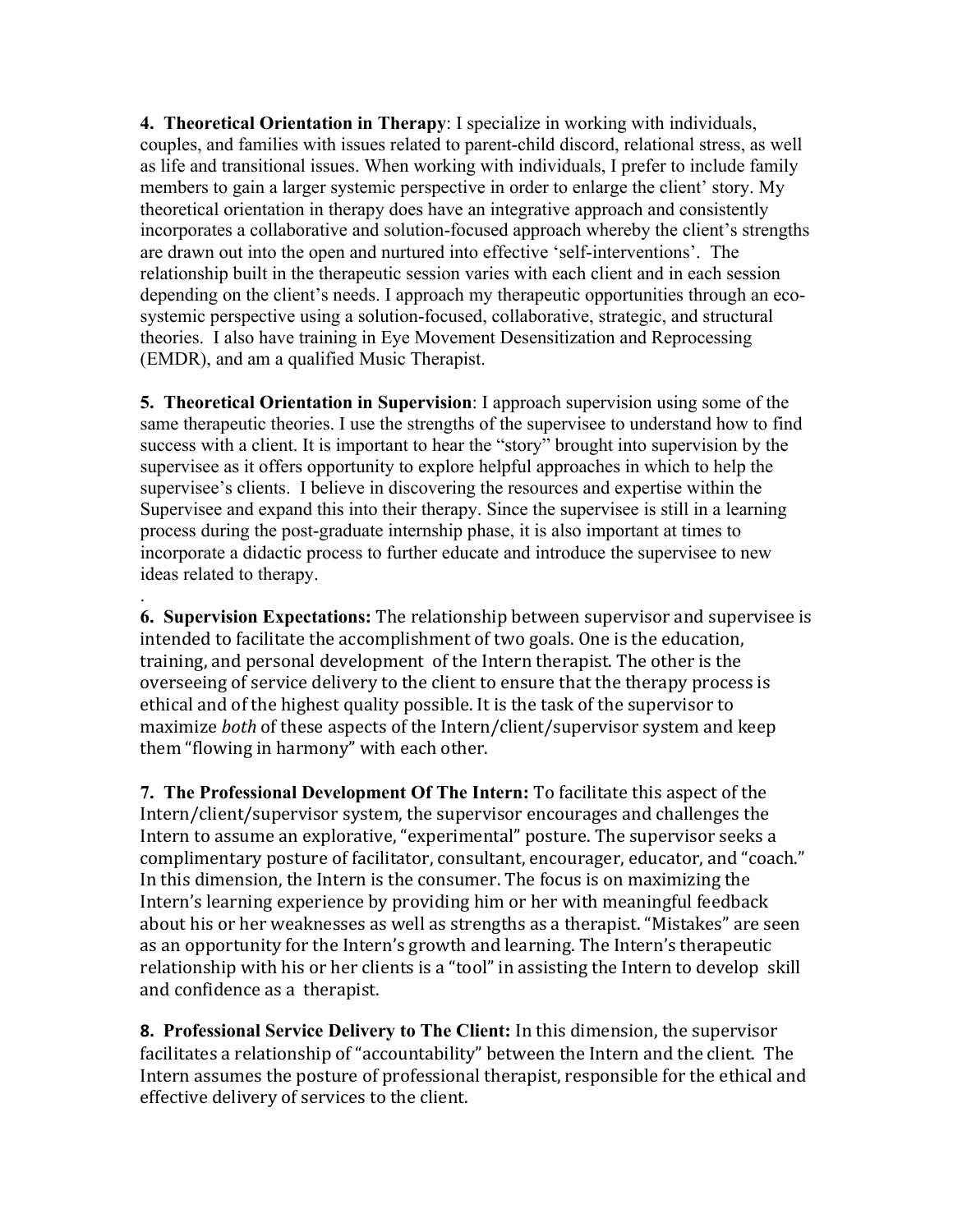The supervisor seeks a complimentary posture of director and monitor. In this dimension, the client is the consumer. The focus is on creating a successful therapeutic experience for the client through a meaningful collaboration between Intern and supervisor. The Intern's relationship with his or her supervisor is seen as a "tool" for ethical, effective service delivery to the client. When the collaboration between supervisor and supervisee fails to effectively balance these two aspects of the Intern/client/supervisor system, the welfare of the client always takes precedent.

**9. The Supervisory Relationship:** There is a unique experience in the journey of our lives when we are able to influence and be influenced by those that we spend time with in a learning process. This can sometimes be called 'Supervision'. The rewards of this experience, if positive, are priceless and enduring. It is my hope that I will be one who facilitates and creates room for those who wish to move into open spaces in their lives.

 The relationship between Supervisor and Supervisee is a journey into the unknown through a joining of skill and experience. There is a responsibility for the Supervisor to guide the Supervisee into greater knowledge and practice of the core competencies. There is also a reciprocal process of shared journey of shared knowledge and skills. I take the position of being a curious learner, always willing to hear and understand ideas from another. I believe that it is possible to respect and invite the 'person' of the Supervisee with his/her educational background, theoretical orientation, life experiences, sociocultural, and religious perspectives as necessary evaluations are made in this process towards 'licensure'.

**10. Responsibilities of Supervisee:** It is the responsibility of the Intern to provide therapy to his or her clients that is professional and ethical, accepting the parameters of service delivery to his or her clients established by the Board of Examiners in the law and in accordance with the *Statement of Practices and Procedures* provided by me, a Board Approved Supervisor Candidate.

It is also the responsibility of the Intern to engage as fully as possible in all learning experiences created for the Intern. Within this framework, the Intern's specific responsibilities are as follows:

- a. Learn the *Code of Conduct for Licensed Professional Counselors* and the Code of Ethics for Licensed Marriage and Family Therapists and practice within the scope of these codes at all times.
- **b.** Adhere to the Plan of Supervision filed with the Board of Examiners.
- c. Follow through with all clinical directives provided by the Approved Supervisor.
- d. Present and review an up-to-date Statement of Practice to every client before the first session begins and obtain the client's signature on the signature page. Also, present, review, and obtain authorizing signatures of all clients that the Intern wishes to audiotape or videotape on the authorized consent form.
- **e. Report any situation to the Approved Supervisor in which the Intern**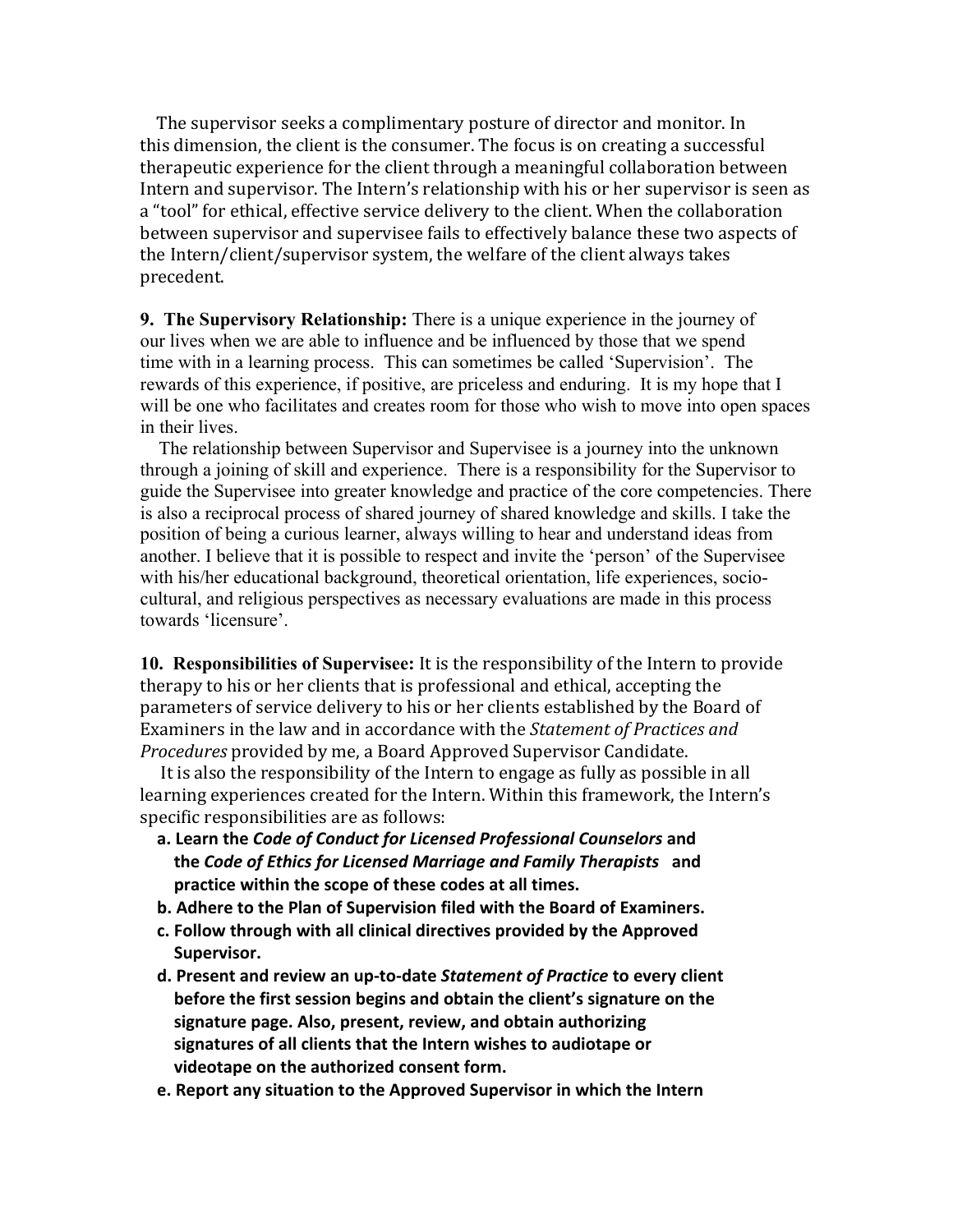**believes he or she may have breached ethics.** 

- f. Staff any cases with the Approved Supervisor immediately that involve threats of homicide, suicide, abuse, or any potentially life  **threatening symptoms such as eating disorders, self--‐mutilation, or domestic** violence. Inform the Approved Supervisor immediately if a  **client attempts suicide or homicide.**
- **g. Keep accurate and up--‐to--‐date case records using the format nescribed** by the Approved Supervisor, including all forms requiring  **an authorizing signature from the client and** *case notes about any <u>consultation process with the Approved Supervisor that is related to*</u>  *the client.*
- **h. Arrive on time to each scheduled supervision session prepared with pertinent case information organized in the prescribed format along with appropriately queued audiotapes or videotapes.**
- **i. Keep accurate and verifiable record of direct and indirect client contact hours.**
- **j. Alert the Approved Supervisor when qualifying forms requiring his signature are to be sent to the Board of Examiners and deliver the appropriate forms to his office.**
- **k. Inform the Approved Supervisor immediately of any change of circumstance, status, or condition that may affect the nature or quality of the Intern's service provision to clients.**
- **l. Update the Board of Examiners in regard to any change of status or xenue by refilling appropriately amended forms within thirty (30) days of the change.**
- **m. Maintain continuity of contact with the Approved Supervisor consistent with Supervision Plan filed with the Board of Examiners.**
- **n. Inform his or her employer of the conditions and terms of his or her supervision as outlined in this statement.**
- **o. Discuss with his or her Approved Supervisor any condition or circumstance in the Intern's workplace that would hinder the Interns compliance with his or her Supervision Plan or with ethics, State Statute, or Rule dealing with the Intern's service delivery to clients.**
- **11. Responsibilities of Supervisor:** It is the responsibility of the Approved Supervisor to collaborate with the Intern in creating a meaningful learning experience that leads to the Intern's professional and personal development. It is also the responsibility of the Approved Supervisor to represent the Board of Examiners in protecting the public. Within this framework, the specific responsibilities of the Approved Supervisor are as follows:
- **a. Relate to the Intern in a professional and ethical way at all times.**
- **b. Create a learning experience for the Intern that is encouraging, challenging, and that facilitates personal and professional growth.**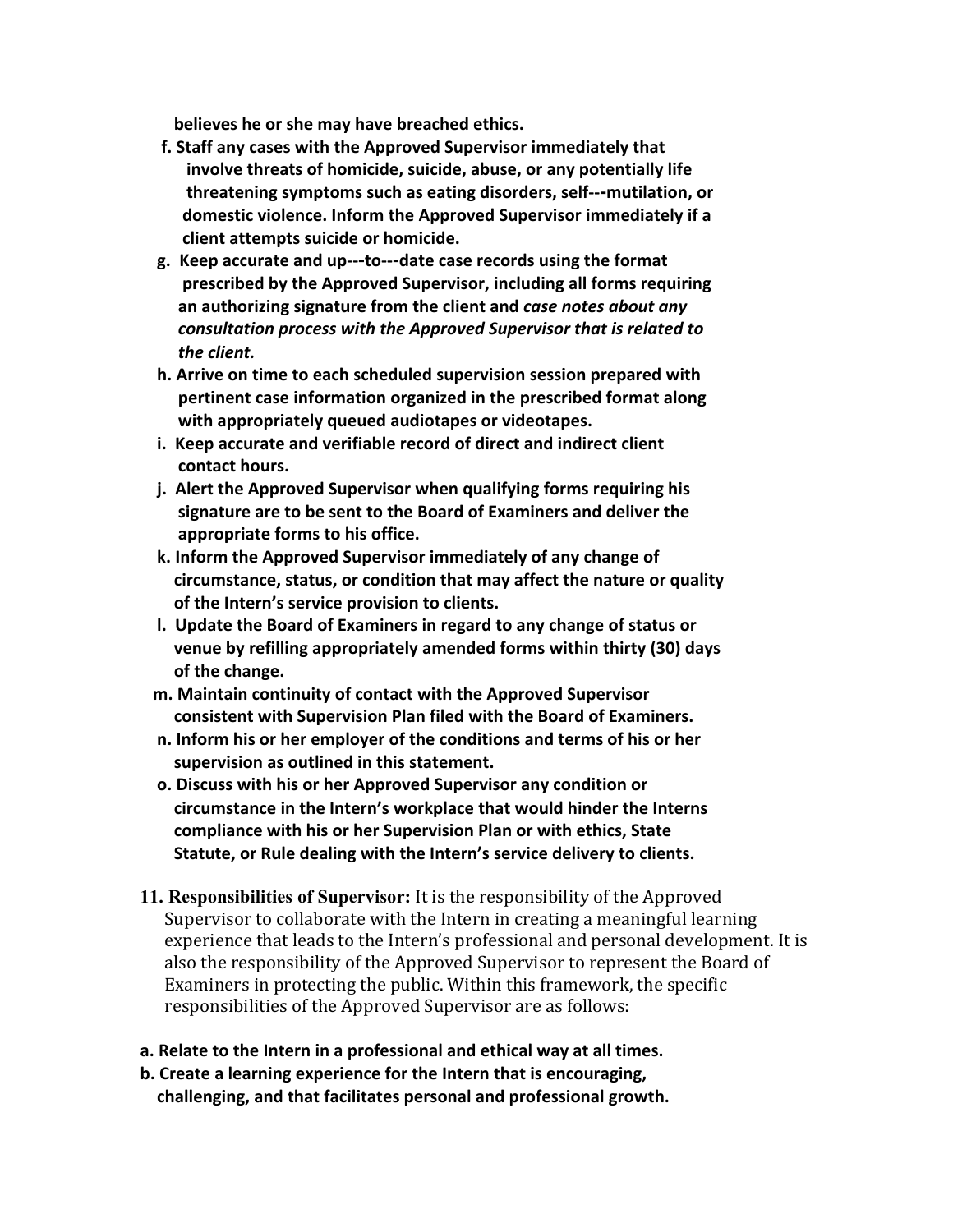- **c. As much as is reasonably possible. Ensure that the Intern's supervision is in compliance with statute, rule, and consistent with the Plan of Supervision filed with the Board of Examiners.**
- **d. As much as is reasonably possible, monitor the interaction of the Intern with his or her clients to ensure professionalism and ethical quality and to provide corrective feedback to the Intern if a minimum standard of professionalism is not met.**
- **e. Assist the Intern in working out any inconsistency he or she experiences in the workplace between the guidelines for ethical and responsible practice as outlined in this statement and in the law and the policies, procedures, or expectations of the Intern's employer.**
- **f. Be regularly available for consultation and keep scheduled sessions with the Intern in accordance with the Supervision Plan filed with the Board of** Examiners.
- **g. Report to the Board of Examiners any serious breach of ethics by an** Intern.
- **h. Keep accurate records of the Intern's individual and group supervision** hours.
- **i. Submit in timely fashion to the Board of Examiners any qualifying paperwork that must be submitted on behalf of the Intern.**
- **j. Inform the Intern of any change in the supervisor's status that would affect the Intern's ability to complete his or her supervision process** successfully.
- **k. Inform the Board of Examiners if the Intern fails to maintain continuous and regular contact with the Approved Supervisor Candidate as described in the Supervision Plan.**

**Routine Business Procedures Contacting The Board:** The Board office is open Monday through Friday from 9:00 am to 4:30 pm. Interns may call the Board office during office hours, or check the Board's website at www.lpcboard.org to send an e-- -mail or check updated information regarding the law, rules, or other licensing information. The monthly meeting of the Board of Examiners is typically held on the third Friday of every other month beginning in January. Applications or written correspondence must arrive at the Board office the Friday prior to the scheduled board meeting to be considered. Otherwise, correspondence will be considered at the next month's meeting. Complaints or reports of unethical behavior should be made in writing to the Board office at the address given in the first section of this document. The monthly meetings of the Board of Examiners are open to the public. Interns are strongly encouraged to attend at least one meeting of the Board during their Internship.

**Communicating With The Supervisor:** I can be contacted from 9:00 am until 5:00 pm Monday through Friday at Shreveport Family Counseling Center, 820 Jordan,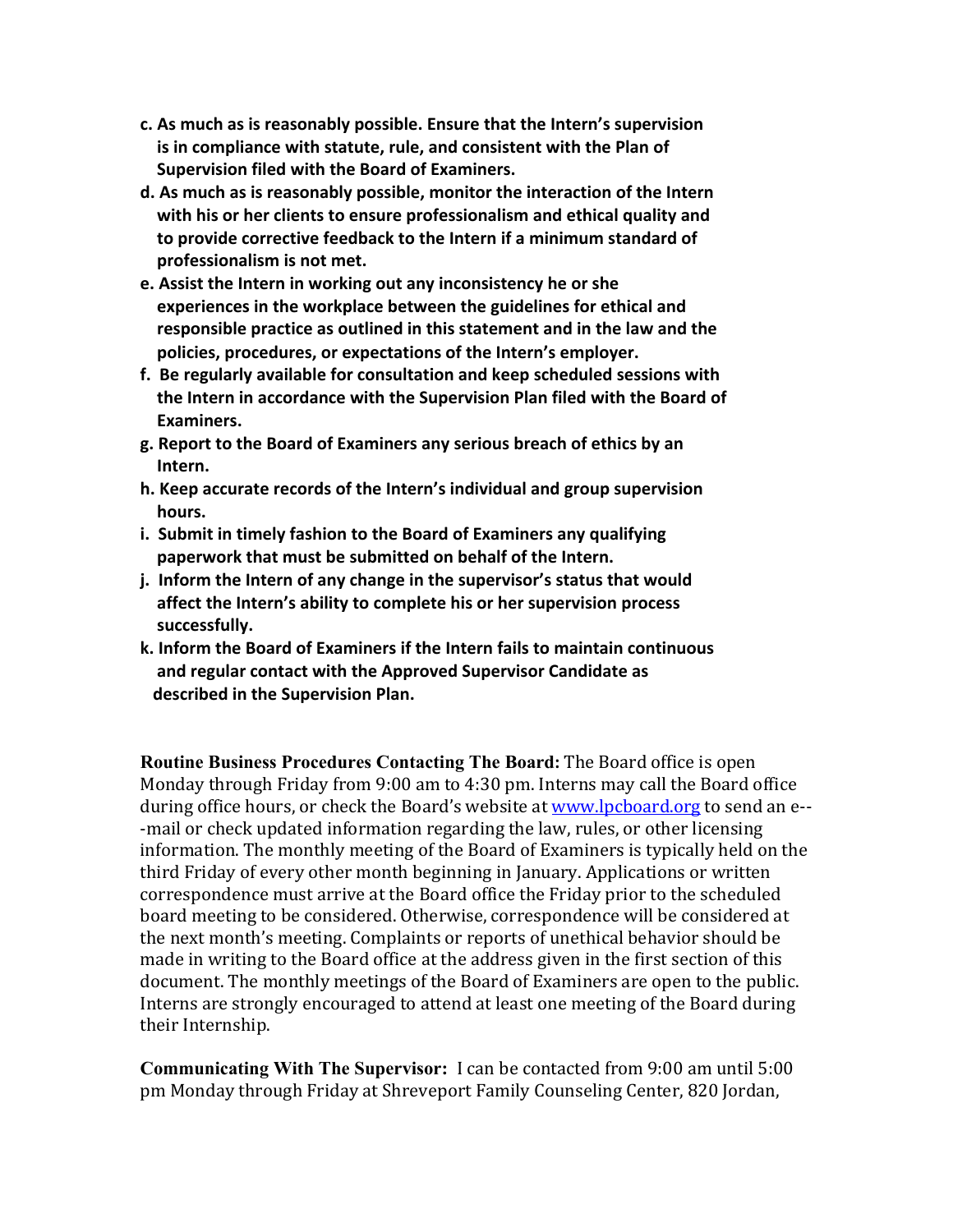Suite 570, at 318-221-4455. If I am in session, you may leave a message on the answering machine or leave a message with the Administrative Assistant. After 5:00 pm, you may also call my cell phone at 318-572-7960. You may also contact me via email at pennylou2u@earthlink.net

**Work Environment of The Intern:** Clients that an Intern sees in his or her work setting may provide case material for their supervisory experience. Interns must comply with all administrative policy and procedure that apply to supervised Interns in their place of employment. Should the Intern believe that the policies of his or her employer conflict with ethical or responsible practice as outlined in this statement or in the ethical codes of practice mentioned above, or impede the Intern's learning experience as an Intern, the Intern should immediately share this concern with his or her Approved Supervisor. *Interns are prohibited by law from engaging in mental health counseling as a private practitioner or as a private contractor (receiving fees directly from clients).*

**Scheduling An Individual Supervision Session:** You may call me at 221-4455 during normal business hours to schedule an individual supervision session. Individual sessions must be cancelled 24 hours in advance or the Intern may be subject to charge. The fee for individual supervision sessions is \$85.

**Scheduling Live Supervision Sessions:** As an intern, you may schedule clients in the observation room for live supervision or to videotape his or her session by calling Karen, Shreveport Family Counseling Administrative Assistant, during normal business hours. If live supervision is what is desired, you should make that clear to Karen when calling to schedule so that she can not only check on the availability of the observation room, but also my availability to observe. The observation room will be available on a first come, first serve basis.

**Being Part Of a Supervision Group:** I am able to schedule supervision groups more than two  $(2)$  of up to six  $(6)$  Interns as often a twice a month. The day, time, and frequency of these groups will vary according to the scheduling needs of the Interns. *A reduced fee for group sessions will be \$50.*

**Limits Of Liability:** The Approved Supervisor Candidate is not responsible for the unprofessional or unethical conduct of the Intern with his or her clients that have not been part of the consultation process, about whom the Intern has shared inadequate or inaccurate information, or in the event that the Intern has failed to follow the clinical directives or suggestions of the Supervisor. The Approved Supervisor Candidate is not responsible for monitoring the compliance of the Intern to the policies and procedures of the Intern's employer. At her discretion, the supervisor candidate may terminate her relationship with an Intern at any time without refund of fees. Reasons for termination of the supervisory relationship include but are not limited to the following: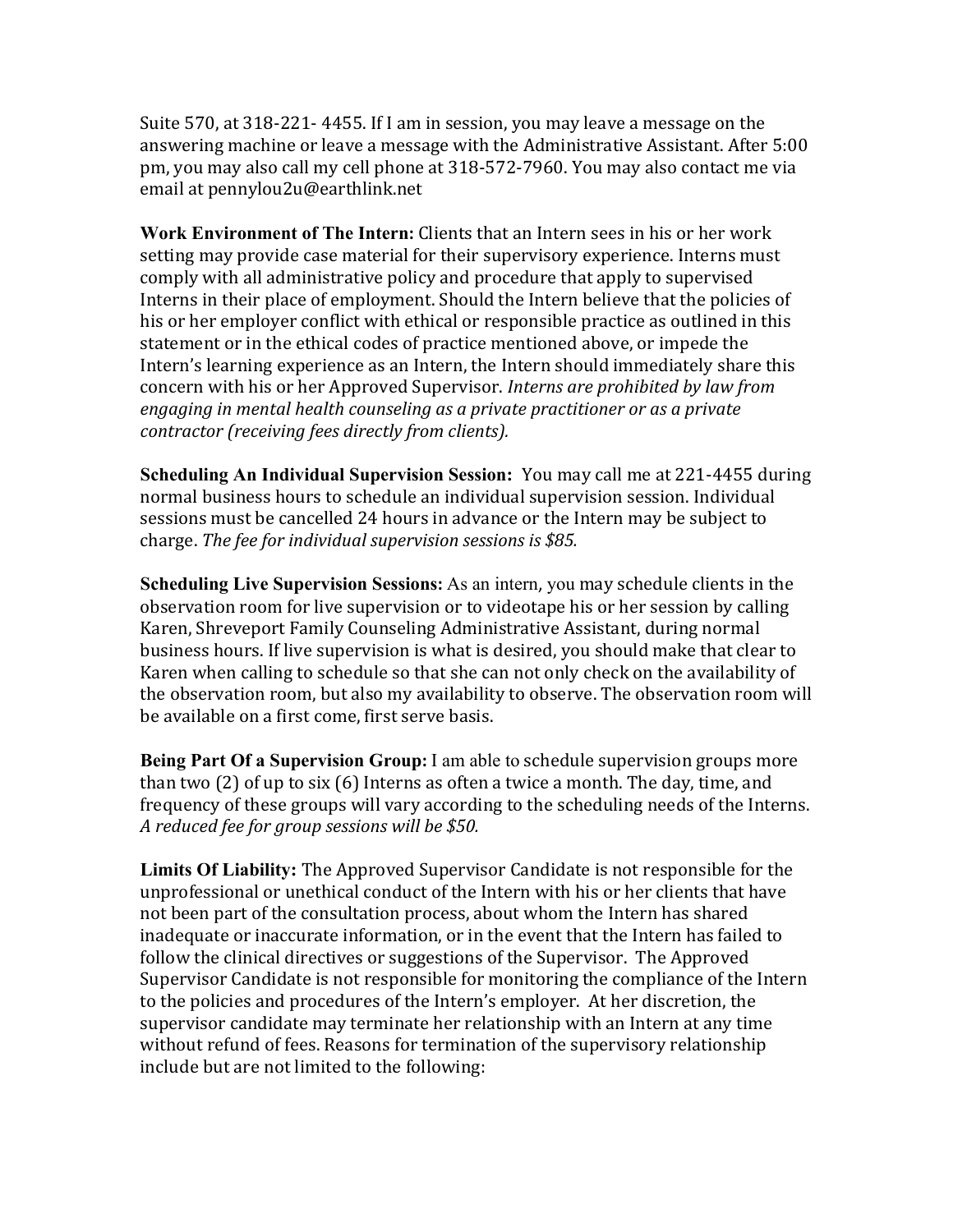**1. Failure of the Intern to maintain ethical and professional standards of conduct as established by the Approved Supervisor in the Intern's interaction with clients, site supervisors and co--‐workers, other Interns, or the Approved Supervisor. 2. Failure of the Intern to follow clinical directives from the Approved Supervisor.**

**3. Failure of the Intern to pay the Approved Supervisor for services rendered.**

**4. Failure of the Intern to attend a supervisory session for sixty (60) days without prior arrangement with the supervisor.**

**Legal And Ethical Codes Of Conduct:** The provision of the service of Mental Health Counseling and the service provided by Licensed Marriage and Family Therapists/Interns as well as the supervision of the delivery of these services by Approved Supervisors is governed by *Louisiana Revised Statute 37: 1101--1115*, as well as *Title X, Subpart, of the Louisiana Administrative Code***.** As provided in the statute, the practice of LPCs and LMFTs, Approved Supervisors, Supervisor Candidates, and Interns is regulated by the Louisiana Licensed Professional Counselors Board of Examiners. The law and subsequent rules promulgated by the Board in the *Administrative Code* are designed to protect the public and the consumer, whether client or supervisee. As a Licensed Marital and Family Therapist, Licensed Mental Health Counselor and Board Approved LPC/LMFT Supervisor in Louisiana, I am bound by law adhere Code of Conduct for Licensed Mental Health Counselors, the Code of Ethics for Licensed Marriage and Family Therapists, and the rules and regulations for Approved Supervisors established by the Board of Examiners. These codes of conduct can be viewed at www.lpcboard.org. As *a counselor Intern or LMFT Intern, you also are required to adhere to all the ethical and legal requirements contained in the statute and in Title X of the Administrative Code.* If you are working on dual licensing, then the more restrictive of the two 11 ethical codes applies in any given situation. *You are required to review both codes thoroughly before seeing clients as an Intern.* **Unethical behavior as a practicing Intern can result in suspension or termination of the supervisory relationship without refund, forfeiture or suspension of Intern status by The Board of Examiners, denial of licensing privilege, civil suit, or criminal charges.** It is also highly recommended that you review the sections of the codes regarding supervisor/supervisee interaction. These guidelines are there for *your* protection as a supervisee.

**Special Ethical Considerations When Taping Observing:** When audio— or videotaping a client, the Intern must take special care to protect the client from violation of his or her confidentiality. The *following guidelines must be adhered to at all times when the Intern is involved in live observation of or the electronic recording of a client:*

**1. Clients must** *never* **be recorded or observed without their first signing the** *Observation Consent Form* **which can be obtained from me.**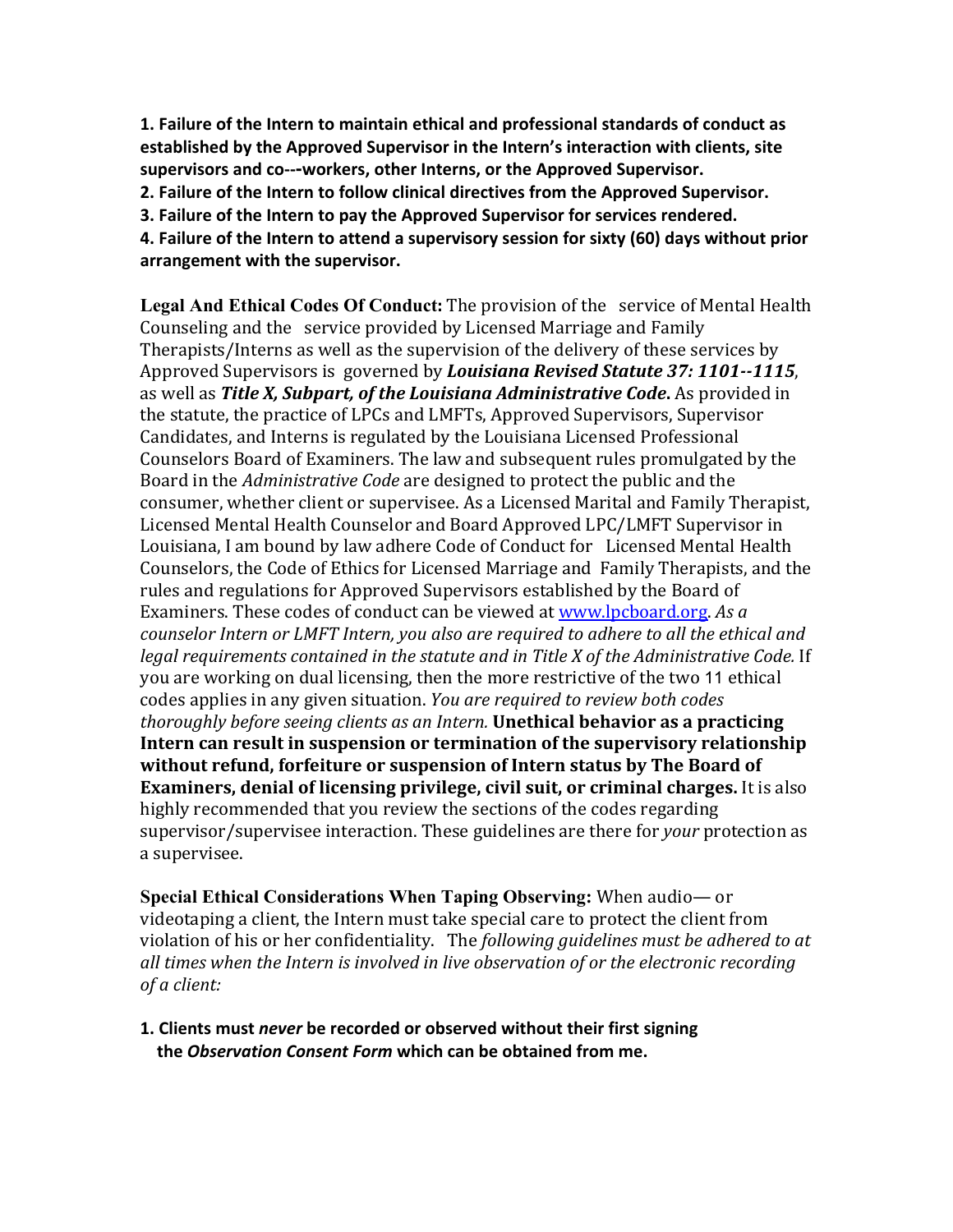- **2. Clients must always be made aware at the outset of each session the identity of anyone in the observation room during the session or if the session will be electronically recorded in any way.**
- **3. During live observation or during the reviewing of an audio— or videotape, if an observing Intern discovers that he or she has a relationship with the client or anyone related to the client that is being observed, the Intern must inform the Approved Supervisor Candidate immediately.**
- **4. Any electronic recording of a client made in the observation room must be stored appropriately at all times in the office. Such recording should** *never* **leave the premises without my expressed consent.**
- **5. If the Intern is counseling under the auspice of another professional or entity other than the Approved Supervisor Candidate, the Intern must make sure that his or her taping of clients is in compliance with all policies and procedures of the Intern's employing agency or on--‐ site/administrative supervisor in addition to the policies expressed in this** statement.
- **6. Electronic recordings made by the Intern "off--‐site" should be kept in securely locked storage area that can only be accessed by the Intern and other appropriate clinical staff.**
- **7. Electronic recordings of clients should never be played for or played in the presence of anyone but the Intern's Approved Supervisor Candidate or his or her fellow Interns during case consultation.**
- **9. Interns should not review electronic recordings of clients and/or discuss case material in any venue in which a chance exists that the Intern's communication may be overheard, either advertently or inadvertently, by any unauthorized person not directly involved in the consultation.**
- **10. No unauthorized copy of a session recording (i.e., on a cassette tape, CD, DVD, computer hard drive, memory stick, etc.) should ever be made by an Intern. All handwritten notes made by an Intern during live supervision or during supervisory consultation must be stored in the client's official file or shredded.**
- **11. All electronic recordings of clients must be erased or destroyed by the Intern at the termination of the client or when instructed to do so by the Approved Supervisor Candidate.**

**By signing this document I understand that I have read and agree to the above information**.

| Supervisee Signature    |      | Date |
|-------------------------|------|------|
| Supervisee Printed Name |      |      |
| LMFT-SC/LPC-S Signature | Date |      |